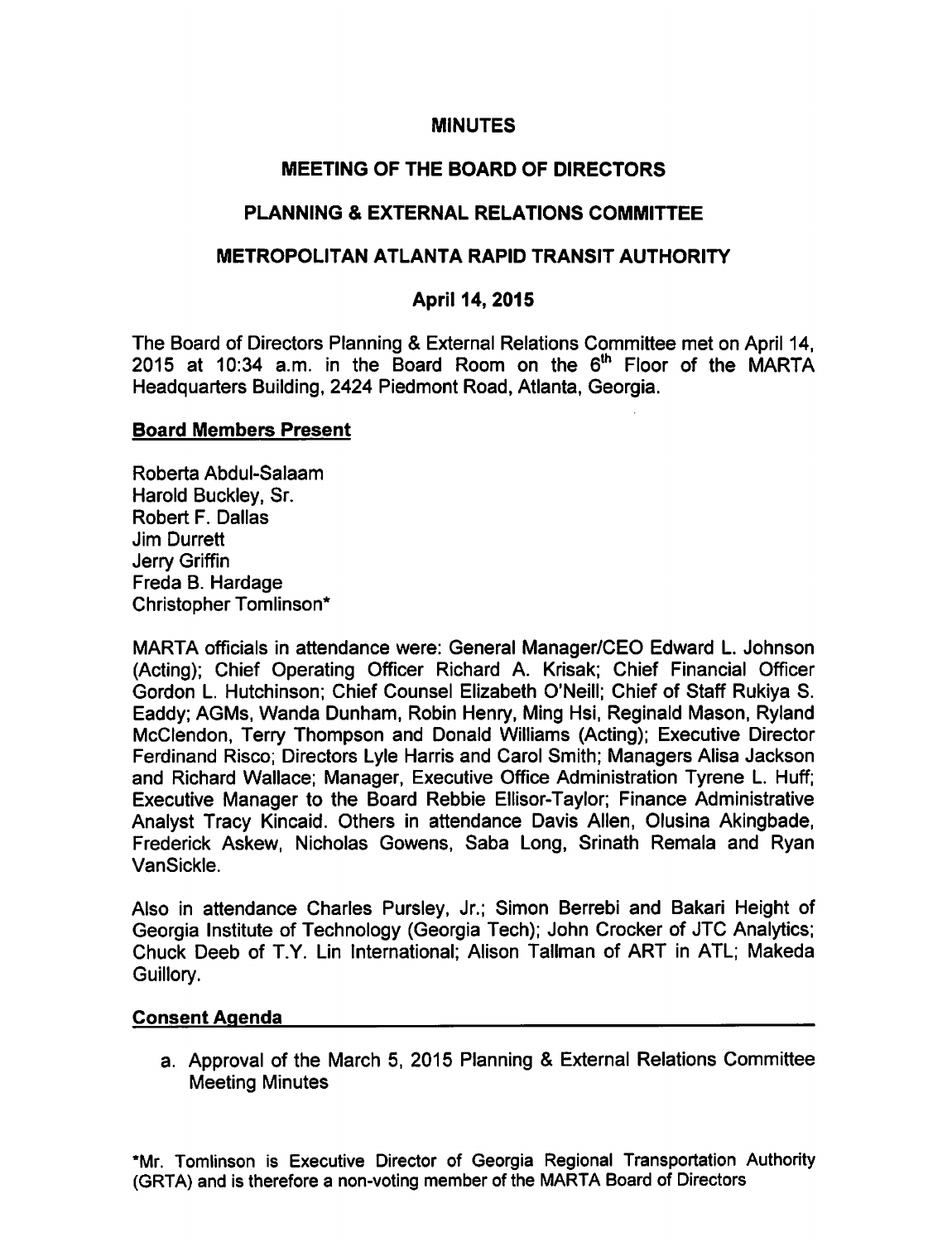On motion by Mr. Durrett seconded by Mr. Griffin, the Consent Agenda was unanimously approved by a vote of  $3$  to 0, with 4 members present.

Mr. Dallas abstained.

#### Individual Agenda

## FY 2015 Mid-Year Ridership

Ms. Smith briefed the Committee on recent trends in MARTA ridership.

## **Highlights**

- For the first half of FY 2015 MARTA ridership was about 71.29M passenger boardings, about 7.4% higher than the previous fiscal year and about 3.5% above the projection
- This moderate increase in ridership can be attributed to a combination of four factors:
	- o Improved weather conditions compared to the same period of FY 2014
	- An increased number of large special events during the first quarter of FY 2015
	- The improved Rail service (shorter weekday headways) instituted during May 2014
	- The Bus "closed door policy" at Rail stations instituted during May 2014, leading to better data capture
- The average fare for the first half of FY 2015 was \$1.0265 (dollars of revenue from boardings divided by number of boardings) which was about half-cent cent lower than expected; thus, passenger revenue directly associated with trip-making has shown virtually the same growth as ridership
- By mode, FY 2015 Rail ridership has been 7.7% greater than for the first  $\bullet$ half of FY 2014, Bus ridership has been up by 7.1%, and Mobility ridership has shown a 2.7% rise
- Against projections for the period, Rail ridership has been 4.2% higher, and Bus boardings have been up by 2.8%, but Mobility trips have been 2.7% lower than expected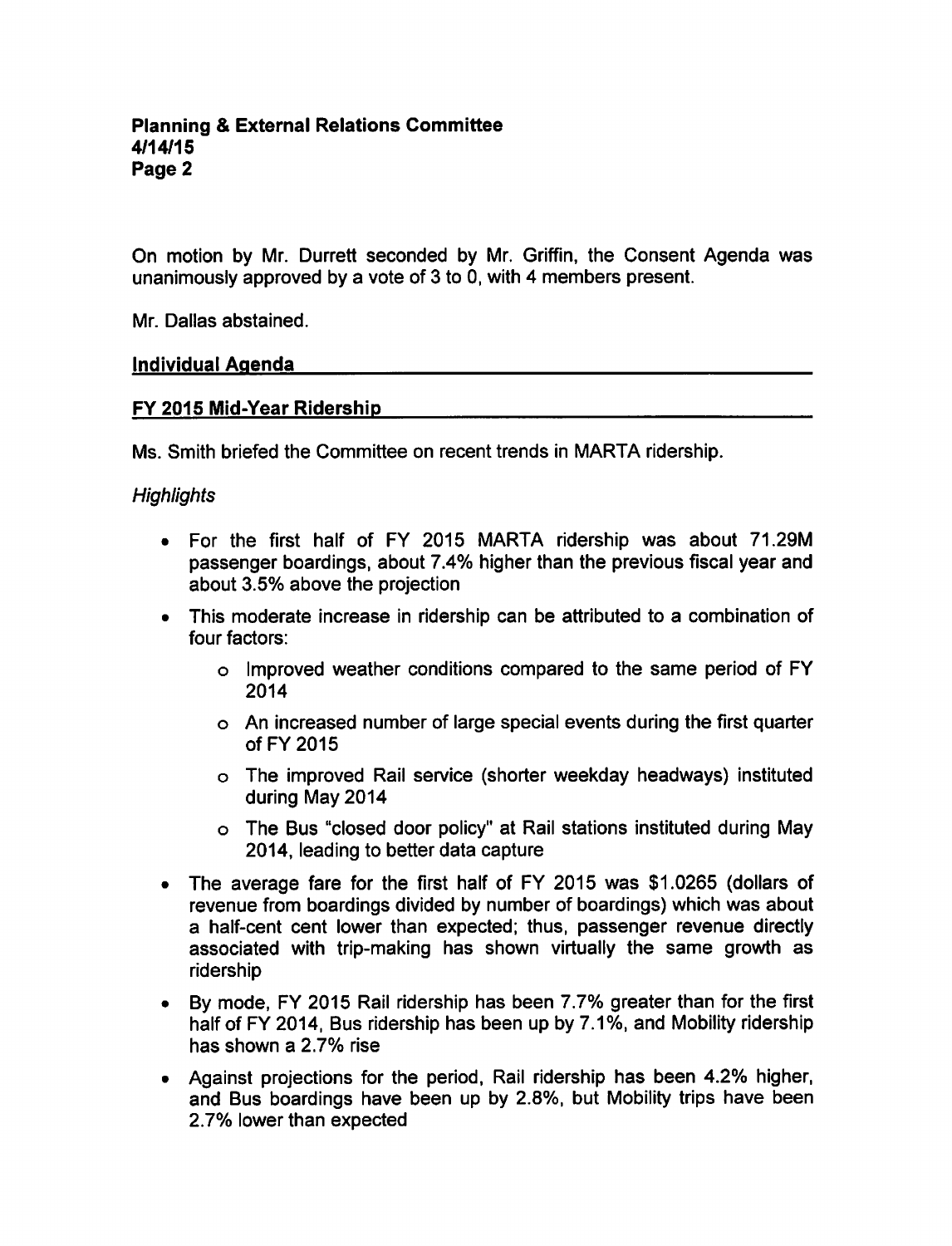- By service day type, average weekday ridership increased 7.0% for the July-December period between FY 2014 and FY 2015; average Saturday boardings have increased 9.8% and average Sunday ridership has increased 11 .7%
- By fare payment method, FY 2015 time pass ridership has risen by about 3.8%, while stored value (and Bus cash) ridership has grown about 8.4%, and stored trip boardings have increased 11.2%
- During this period, stored time pass boardings continued their decline in share of ridership, from 45.2% in the first half of FY 2014 to 43.8% in the first half of FY 2015

Root Causes of Ridership Change

- $\bullet$  Large Special Events (Net Increase = about 550,000 Boardings):
	- $\circ$  July = +320,000 (Jehovah's Witness gatherings and Beyonce/Jay-Z concert)
	- $\circ$  August = +180,000 (Jehovah's Witness gathering and 2 Chick-Fil-A games)
	- $\circ$  September = +50,000 (Garth Brooks and Outkast concerts, high Falcons ridership)
	- $\circ$  October December = little change (despite One Direction concert)
- Weather and Holidays (Net Increase  $=$  about 200,000 Boardings)
	- $\circ$  July = +160,000
	- $\circ$  August = +45,000
	- $\circ$  September = +10,000
	- $\circ$  October = -95,000
	- $\circ$  November = -130,000
	- $\circ$  December = +200,000
- Improved Rail Service and Bus "Closed Door Policy"
	- $\circ$  Net Increase = +4,185,000 (6-month total, July-December)
	- Value at \$1.03 per passenger boarding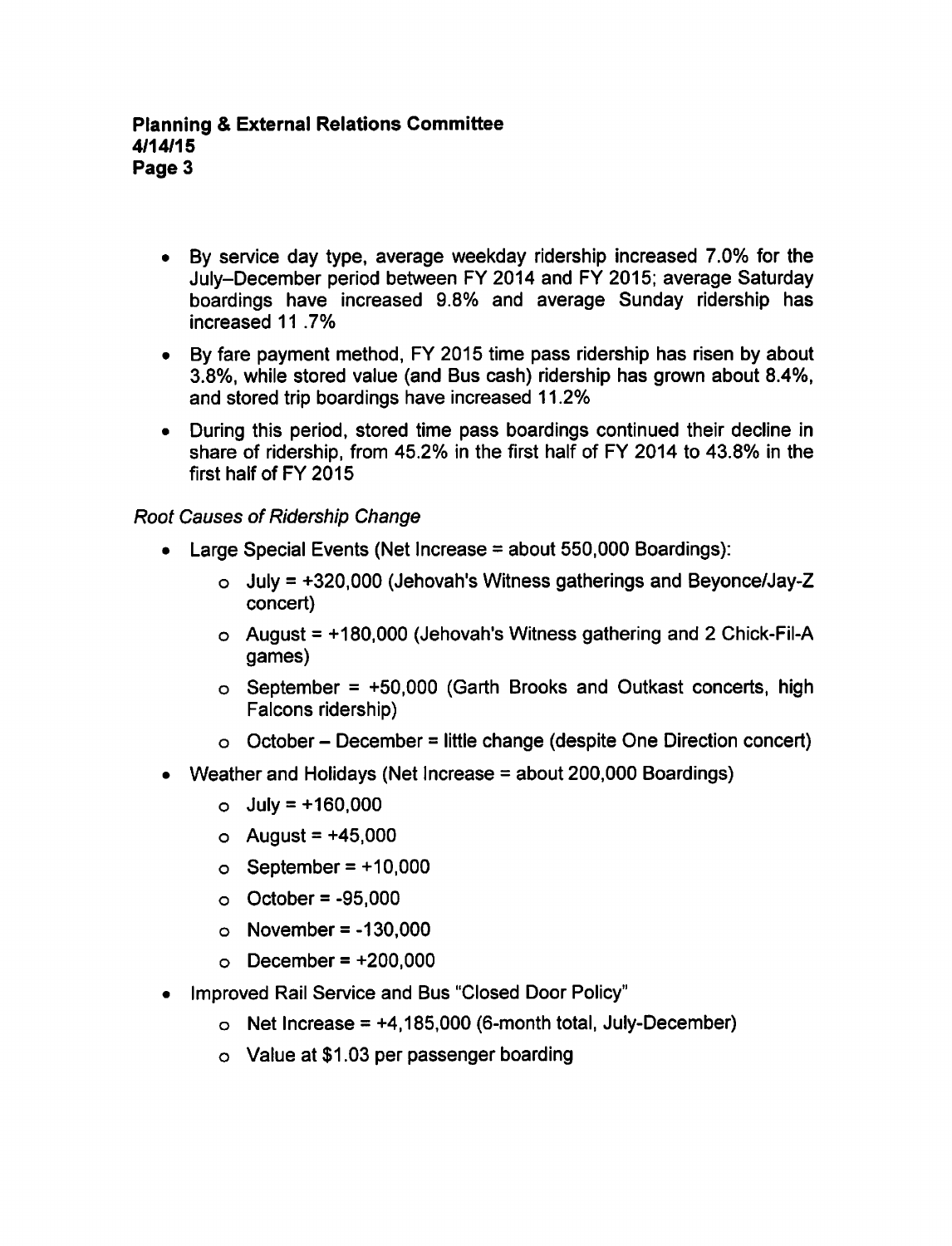# Bus Stop Program Update

Mr. VanSickle briefed the Committee on the activities and major projects of MARTA's Bus Stop Improvement Program.

## Current Activities

- Bus stop management is a function of Planning's Special Projects & Analysis branch
- Coordinates bus stop management activities
- Determines stop locations and changes
- Conducts field surveys
	- Customer complaints
	- Operator comments
	- Maintenance checks
	- Service modifications
- Collects data and manages bus stop database in Trapeze

## Short-Term Improvements

- Bus Stop Manager (Trapeze module)  $\bullet$ 
	- Goal: Modernize bus stop data management, improve accountability
	- Digitize work orders, field surveys, significantly upgrades bus stop database
	- Will be used to collect data for Bus Stop Inventory project
- Plan Reviews  $\bullet$ 
	- Goal: Coordinates with local governments on road/sidewalk projects during design
	- Adjust stop locations, layout ADA requirements, request provisions for stop improvements
	- Successful efforts on Buford Hwy, Old National Hwy, Ponce de Leon, Atlanta Streetcar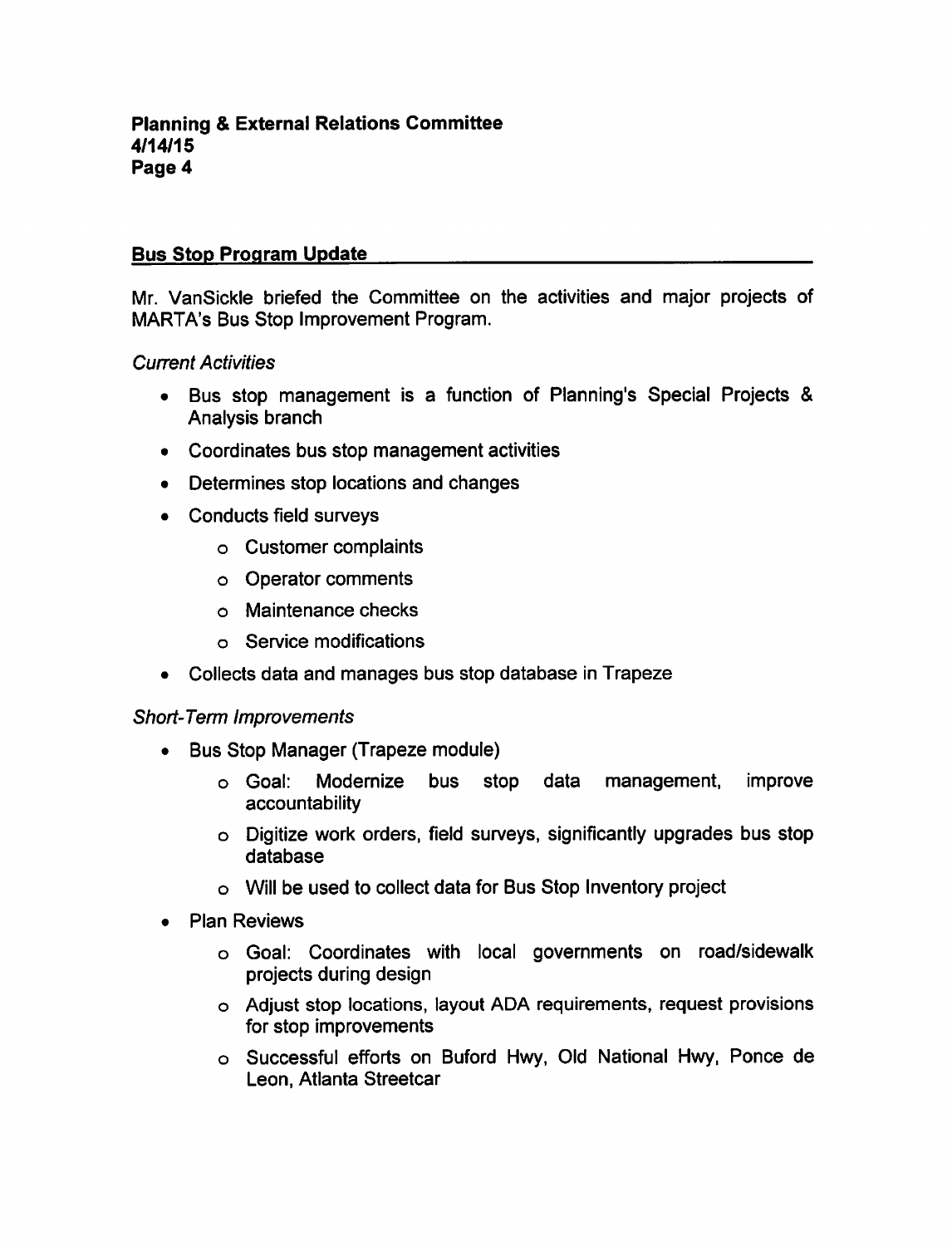## Major Projects: Bus Stop Placement Guidelines

- Goal: Create and document guidelines for MARTA bus stop placement and transit-friendly design
- Addresses a variety of issues related to stop placement
	- o Spacing
	- Operating and traffic conditions
	- Accessibility/ADA
	- Pedestrian and bicycle interaction
	- Amenity placement
- Will be used to guide work in plan reviews and for the Bus Stop Assessment Project

#### Major Projects: Bus Stop Assessment

- Goal: Optimize bus stop locations for spacing, access, and safety
- System-wide assessment using GIS and field surveys
- Stops will be added, removed, consolidated and relocated
- Spacing improvements are expected to improve running times and possibly schedule adherence
- Recent peer efforts at many agencies WMATA, DART, COTA, Metro St. **Louis**
- Coordinated effort between MARTA and local partners  $\bullet$

## Major Projects: Bus Stop Inventory

- Goal: Collect new, more detailed dataset for every bus stop in the system
- Enhance detail on ADA conditions
- Establish photo archive for all stops
- Collect new GPS coordinates
- Will improve quality of bus stop data for all users:  $\bullet$ 
	- Planning
	- $\circ$  IT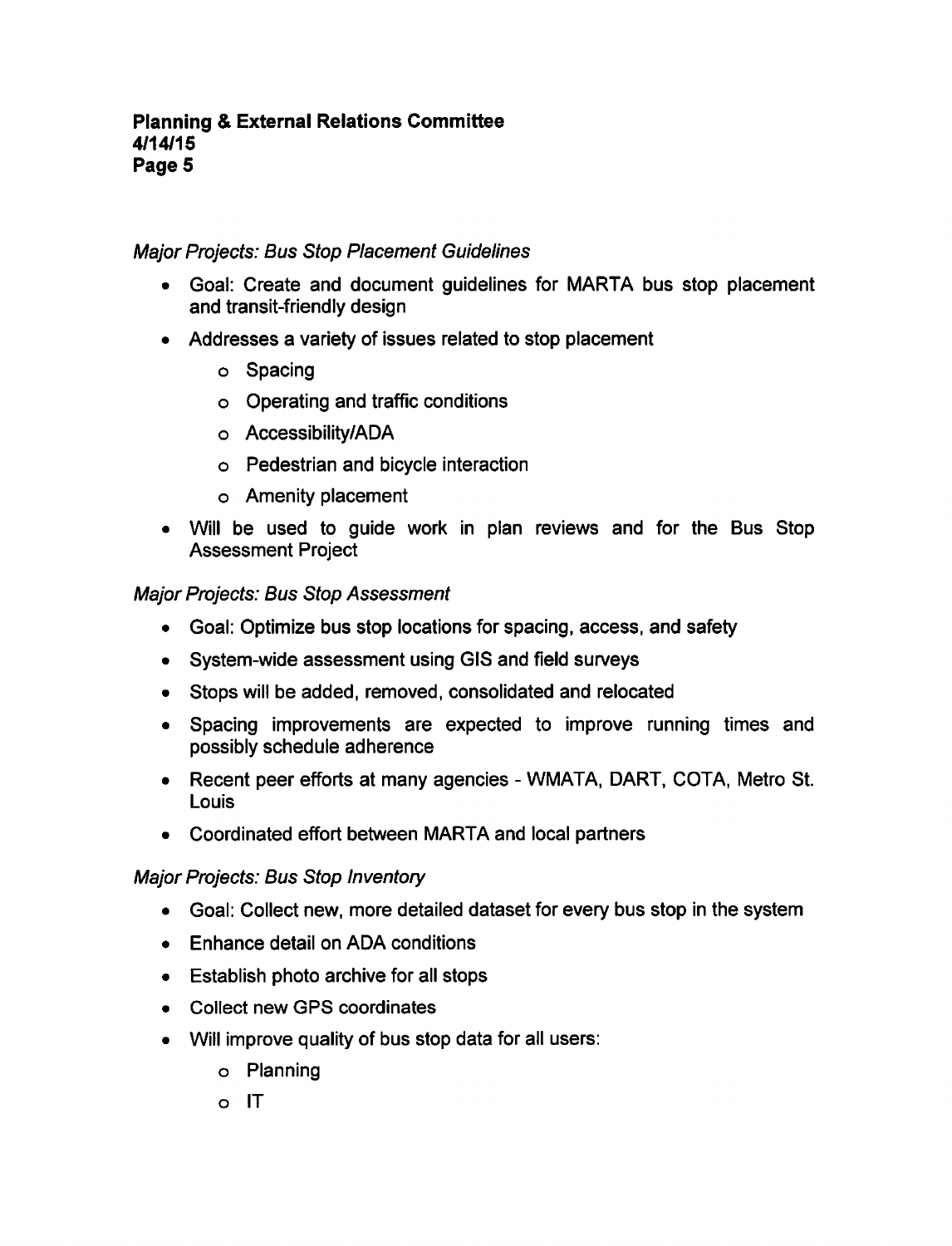## Planning External Relations Committee 4/14/15 Page 6

- Mobility
- Marketing
- Customer Care Center

# Major Projects: Bus Stop Signage Replacement

- Goal: Install new, enhanced signage at all bus stops
- Uses ARC'S Unified Bus Stop Design
	- Design paid for by ARC
	- MARTA was technical advisor
	- Signs designed for future MARTA retrofit
	- Regionally-endorsed
- Provides service information, stop number on every stop
	- More customer-friendly
	- Aligns MARTA with common practice among our peers
	- $\circ$  Leverages technology Trapeze IVR, mobile web, apps

# Proposed Timeline

- Projects have been sequenced to support each other
- Projects will be conducted concurrently, "rolling" after each other on a route-by route basis
- Bus Stop Placement Guidelines will be completed in Summer 2015 and Bus Stop Assessment will start shortly after
	- Bus Stop Placement Guidelines: 2015
	- Bus Stop Assessment: 2015-2017
	- Bus Stop Inventory: 2016-2018
	- $\circ$  Bus Stop Sign Replacement: 2016-2018  $\rightarrow$

## MARTA Army

Mr. Harris briefed the Committee on the Authority's efforts to build partnerships and grassroots collaboration with the public at-large through an initiative called "MARTA Army".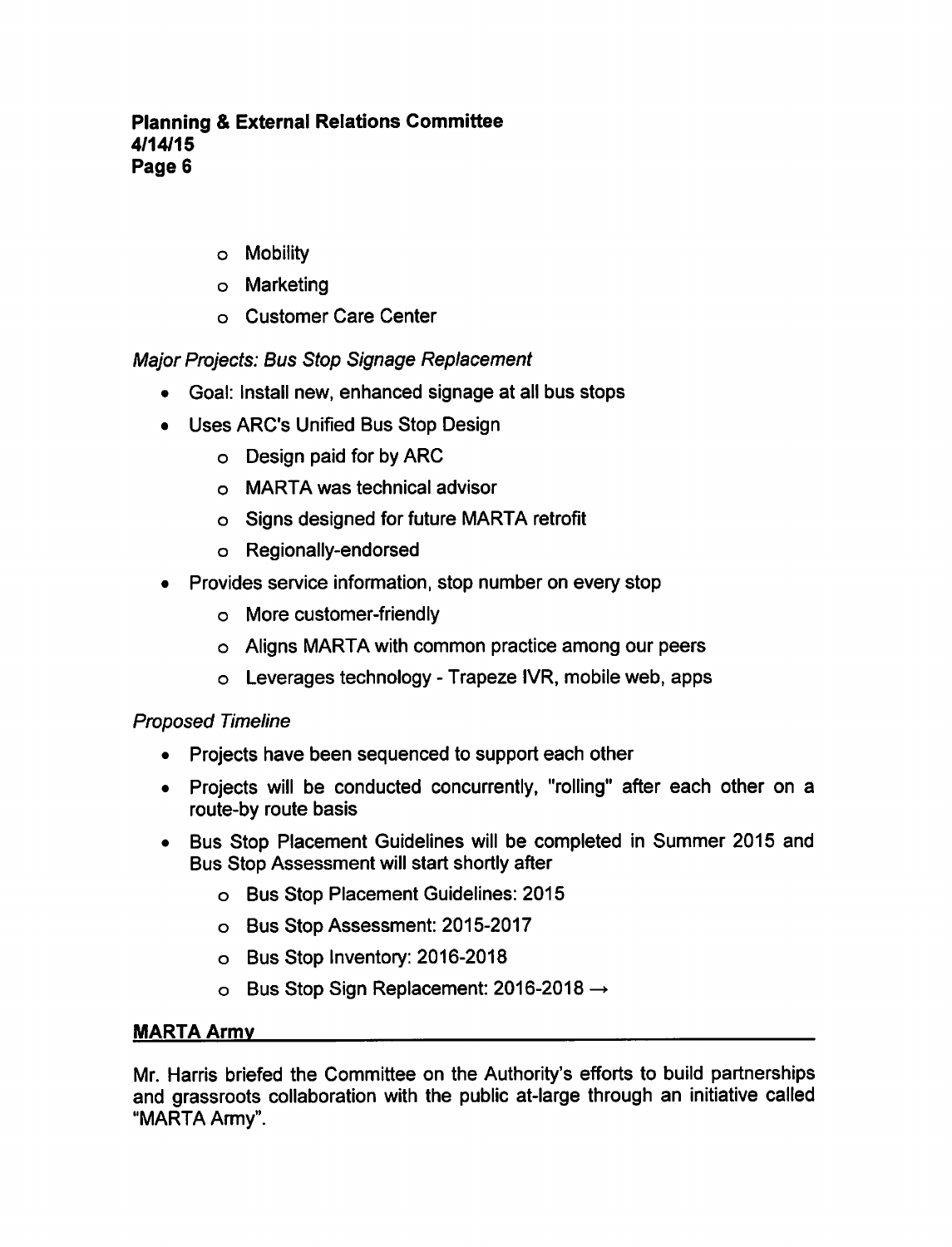## "We Need a MARTA Army"

- $\triangleright$  The initiative was conceived at the 2014 Transportation Camp South (TCS) at Georgia Tech
- $\triangleright$  The Marta Army effectively is a community based coalition formed to support the transit system with effective advocacy by educating the public, influencing those who make decisions and to help move transit forward

## Telling MARTA's Story

- $\triangleright$  MARTA has a great story to tell but is limited in numbers and lacks the resources
- $\triangleright$  Force Multiplier: ... refers to a factor that dramatically increases, hence "multiplies" the effectiveness of a system - MARTA wanted to engage the public at-large to help MARTA do some of things it could not do singlehandedly or as quickly

#### Crowdsourcing Works

- Corporations such as Lay's, Anheuser-Busch and Coca-Cola have successfully used crowdsourcing to engage their respective customers
- $\triangleright$  MARTA wanted to test crowdsourcing with an under the radar experiment, as a result the Authority joined an ioby (In Our Backyard) competition called "Trick out my Trip"  $-$  entrants were given two weeks to design a more pleasurable transit trip/experience
	- o MARTA set a fundraising goal of \$4k to work the Atlanta Bicycle Coalition and cyclist enthusiasts to create a way to get more cyclists riding MARTA
	- MARTA met its goal and received a matching donation from Mail Chimp, a local internet company, resulting in a total of \$8k which will be used to build bicycle repair racks around eight MARTA stations  $-$  twice as many than originally planned

## MARTA Army Feedback

- MARTA Ambassadors program
- $\triangleright$  Wi-Fi and cell coverage in stations, trains buses
- > Encourage MARTA selfies
- $\triangleright$  Lease stalls for shops in stations